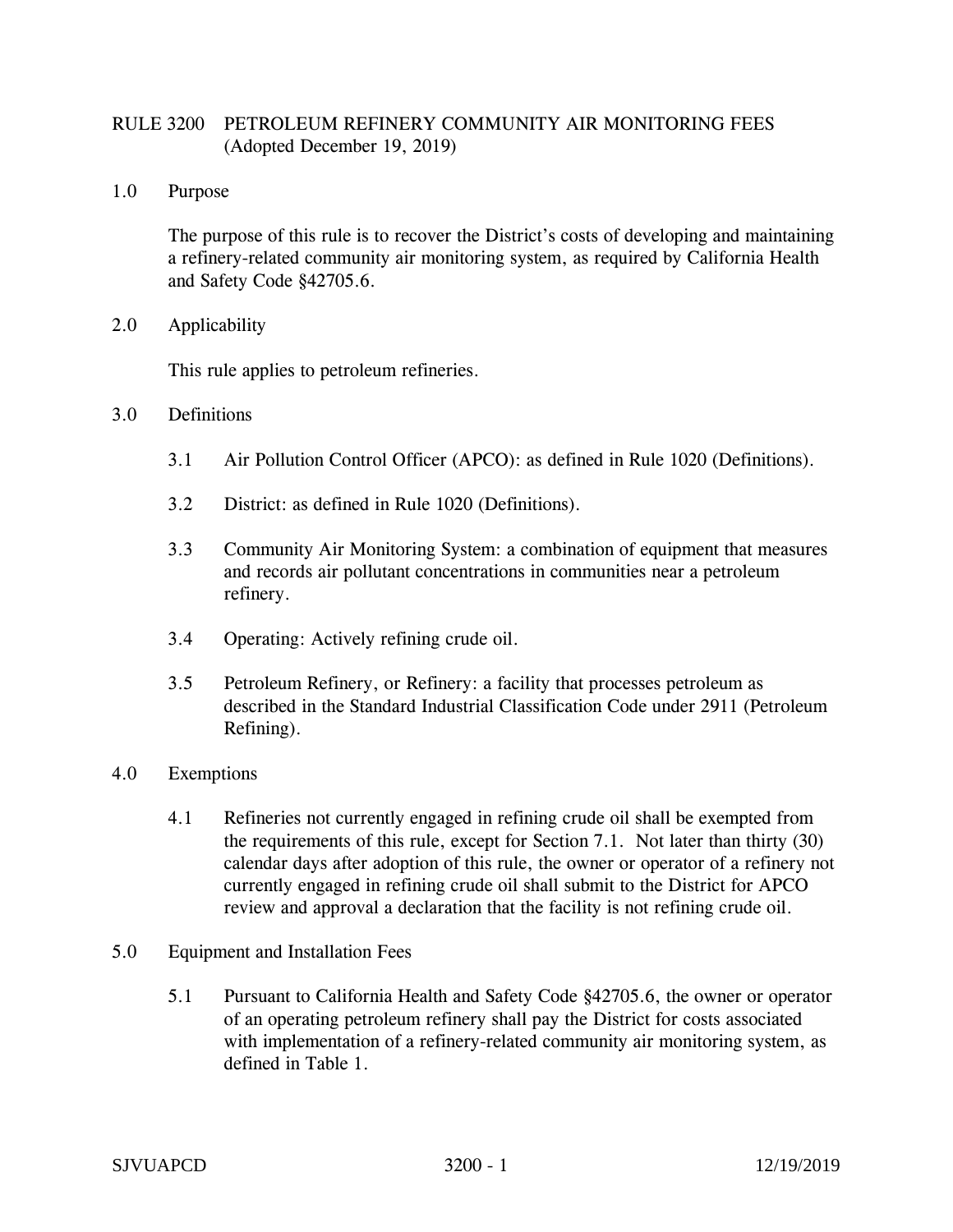## Table 1: Community Air Monitoring System Installation Fees

| <b>Petroleum Refinery Capacity</b> | <b>Community Air Monitoring</b> |
|------------------------------------|---------------------------------|
| (barrels per day)                  | <b>Installation Fee Amount</b>  |
| Less than $40,000$                 | \$173,595                       |
| Greater than or equal to           |                                 |
| 40.000                             | \$715,000                       |

This fee may be reduced in the event that an existing air monitoring site, which is not directly related to petroleum refinery community air monitoring, is used to measure air pollutants for petroleum refinery community air monitoring purposes.

- 5.2 No later than July 1, 2020, the owner or operator of an operating petroleum refinery shall pay the community air monitoring installation fee, as specified in Table 1.
- 6.0 Annual Operating and Maintenance Fees
	- 6.1 Pursuant to California Health and Safety Code §42705.6, the owner or operator of a petroleum refinery operating in the San Joaquin Valley shall pay an annual operating and maintenance fee, as defined in Table 2, to the District beginning in 2021.
	- Table 2: Community Air Monitoring Annual Operating and Maintenance Fees

| <b>Petroleum Refinery Capacity</b><br>(barrels per day) | Annual Operating and<br>Maintenance Fee |
|---------------------------------------------------------|-----------------------------------------|
| Less than $40,000$                                      | \$70,729                                |
| Greater than or equal to<br>40.000                      | \$223,549                               |

- 6.2 The annual operating and maintenance fees will be included in the annual operating permit invoice and payment shall be submitted to the District in accordance with the timelines for the annual operating permit renewal fee in District Rule 3010.
- 7.0 Refinery Facilities Not Refining Crude Oil
	- 7.1 The owner or operator of a refinery not currently engaged in refining crude oil must submit payment of the community air monitoring installation fee, as specified in Table 1, at least six (6) months prior to planned resumption of petroleum refining operations.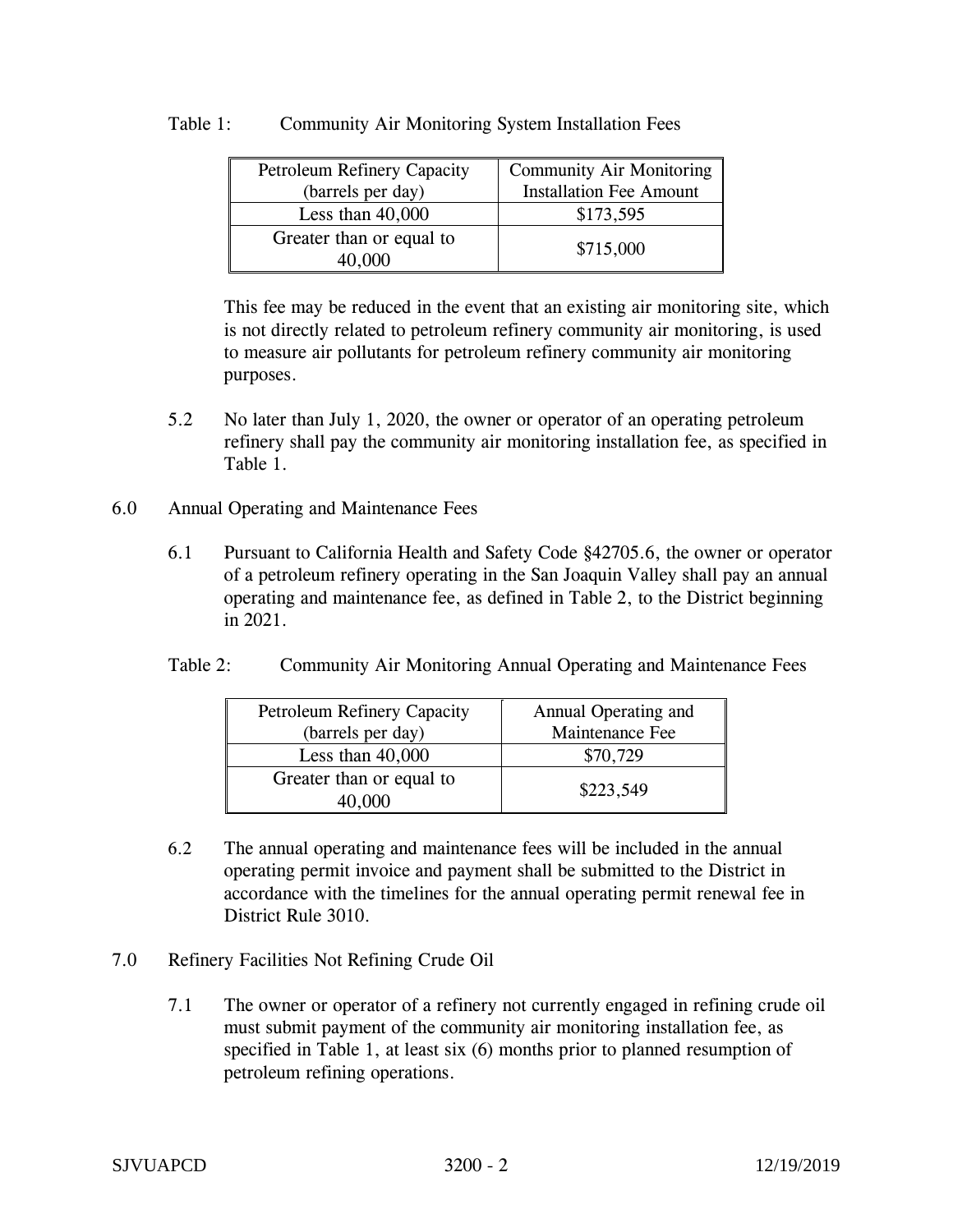7.2 Refinery facilities that cease to engage in refining crude oil shall notify the District in writing at least thirty (30) calendar days prior to ceasing petroleum refinery operations.

## 8.0 Increases in Petroleum Refinery Capacity

The owner or operator of a petroleum refinery with the capacity to process less than 40,000 barrels per day that subsequently increases processing capacity to greater than or equal to 40,000 barrels per day must notify the District in writing of planned increase in capacity at least six (6) months before a planned increase in capacity. No later than thirty (30) calendar days after an increase in facility capacity, the owner or operator must pay the applicable community air monitoring system installation fee specified in Table 1, less the amount already paid for refineries with operating capacities less than 40,000 barrels per day. The petroleum refinery will also pay the increased annual operation and maintenance fee for petroleum refineries with capacity greater than or equal to 40,000 barrels per day, as specified in Table 2, beginning the year following the capacity increase.

## 9.0 Late Fees

Fees not paid by the invoice due date shall be subject to late fees in accordance with Section 11.0 of District Rule 3010.